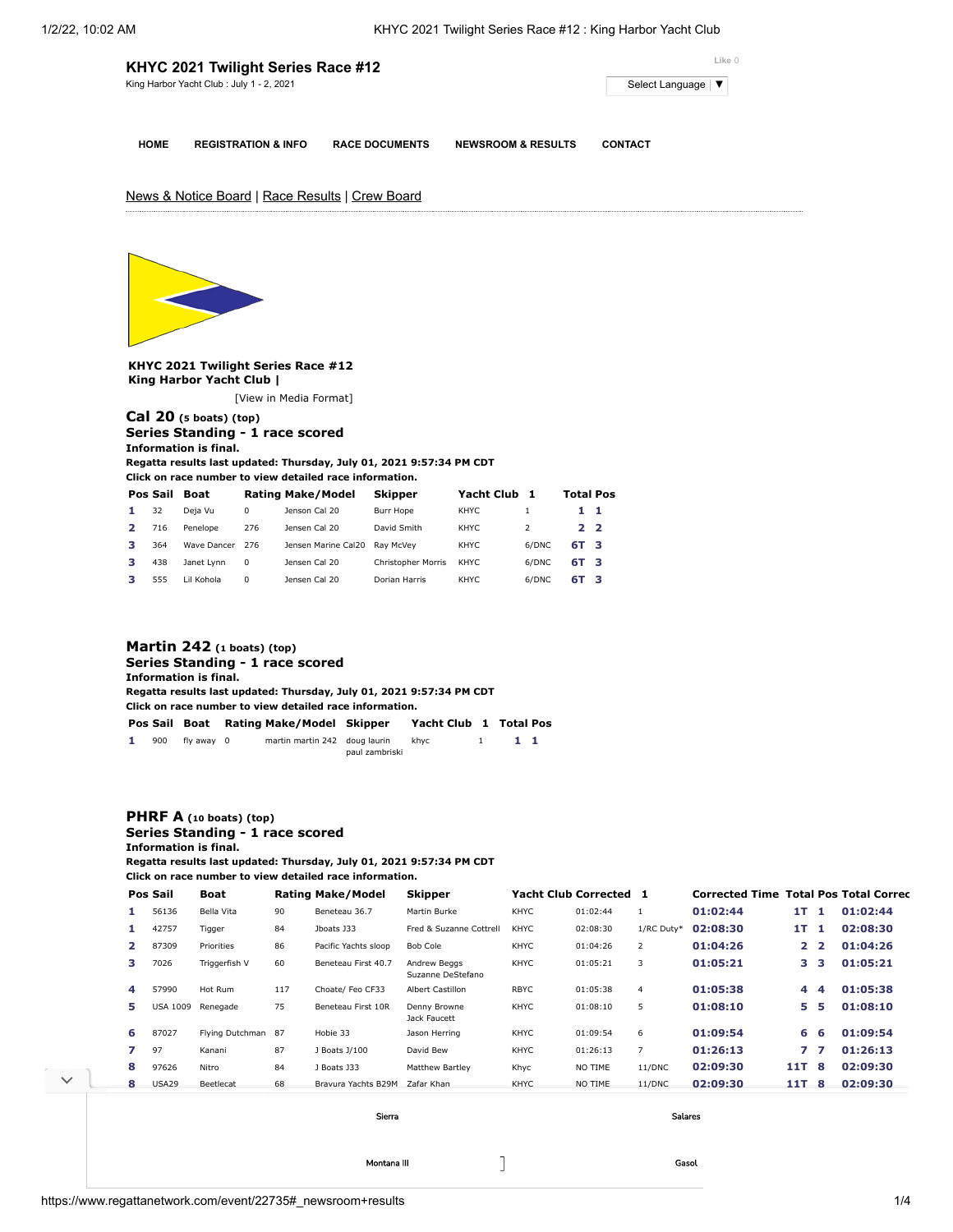#### **Regatta results last updated: Thursday, July 01, 2021 9:57:34 PM CDT Click on race number to view detailed race information.**

|              |                    | Pos Sail Boat Rating Make/Model Skipper Yacht Club Corrected 1 |                  |       |          | <b>Corrected Time Total Pos Total Corrected</b> |  |              |
|--------------|--------------------|----------------------------------------------------------------|------------------|-------|----------|-------------------------------------------------|--|--------------|
| $\mathbf{1}$ | 97850 No Wav!! 138 | B-sinc B-25                                                    | Don Souther KHYC |       | 00:32:55 | 00:32:55                                        |  | 1 1 00:32:55 |
| 2 207        | Sails Coll 150     | Martin 242                                                     | Julie Coll       | KHYC. | NO TIME  | 3/DNC 00:33:55                                  |  | 3 2 00:33:55 |

## **[V-Fleet](https://www.regattanetwork.com/clubmgmt/applet_regatta_results.php?regatta_id=22735&show_manufacturer=1&show_crew=1&limit_fleet=V-Fleet) (4 boats) (top) Series Standing - 1 race scored Information is final.**

**Regatta results last updated: Thursday, July 01, 2021 9:57:34 PM CDT**

**Click on race number to view detailed race information.**

|              | Pos Sail     | Boat                  |     | Rating Make/Model                   | Skipper                      | Yacht Club Corrected 1 |          | <b>Corrected Time Total Pos Total Corrected</b> |      |             |          |
|--------------|--------------|-----------------------|-----|-------------------------------------|------------------------------|------------------------|----------|-------------------------------------------------|------|-------------|----------|
|              |              | 56384 MEIMI II        | 275 | Columbia Challenger Michal Devine   |                              | KHYC                   | 00:32:13 | 00:32:13                                        |      |             | 00:32:13 |
| $\mathbf{z}$ | 123          | Papillon              | 209 | Hunter 29.5                         | Marc Jacob<br>Matteo Villain | <b>NA</b>              | 00:35:53 | 00:35:53                                        |      | $2^{\circ}$ | 00:35:53 |
|              | 27432 Oliver |                       | 201 | Schock Santana 27                   | John/Bob Mitchell/MacKenzie  | SBYRC/KHYC             | NO TIME  | 5/DNC 01:45:09                                  | 5T 3 |             | 01:45:09 |
| з.           |              | 97668 Second Wind 241 |     | Jensen Marine Cal 2 Jerry Vellutini |                              | KHYC                   | NO TIME  | 5/DNC 01:45:09                                  | 5T 3 |             | 01:45:09 |

# **[H-Fleet](https://www.regattanetwork.com/clubmgmt/applet_regatta_results.php?regatta_id=22735&show_manufacturer=1&show_crew=1&limit_fleet=H-Fleet) (9 boats) (top) Series Standing - 1 race scored Information is final. Regatta results last updated: Thursday, July 01, 2021 9:57:34 PM CDT**

**Click on race number to view detailed race information.**

|                | Pos Sail | Boat            |     | Rating Make/Model    | <b>Skipper</b>     |               | Yacht Club Corrected 1 |                | <b>Corrected Time Total Pos Total Corrected</b> |              |                |          |
|----------------|----------|-----------------|-----|----------------------|--------------------|---------------|------------------------|----------------|-------------------------------------------------|--------------|----------------|----------|
| 1.             | 1020     | Dragon          | 399 | Abbott Soling        | Eric Yeung         | nil           | 00:21:59               |                | 00:21:59                                        | 1            | -1             | 00:21:59 |
| $\overline{2}$ | 1208     | Blue Haven      | 471 | Catalina Catalina 34 | Thomas iett        | <b>KHYC</b>   | 00:23:51               | 2              | 00:23:51                                        | $\mathbf{2}$ | $\overline{2}$ | 00:23:51 |
| 3              | 7668     | Fini            | 419 |                      | Budd Legg          | <b>KHYC</b>   | 00:24:08               | 3              | 00:24:08                                        | з            | 3              | 00:24:08 |
| 4              | 2201     | SLOOP JOHN B    | 402 | J bOATS i/24         | John Coye<br>Chris | Port Roval YC | 00:25:35               | $\overline{4}$ | 00:25:35                                        | 4            | 4              | 00:25:35 |
| 5.             | none     | Oasis           | 422 | Islander 36          | Michael Leighton   | <b>PRYC</b>   | 00:26:42               | 5              | 00:26:42                                        | 5.           | 5              | 00:26:42 |
| 6              |          | 00000 GuacAmore | 463 | Catalina 34          | Kent Lowell        | KHYC          | NO TIME                |                | 10/DNC 00:27:42                                 | 10T          | -6             | 00:27:42 |
| 6              | 419      | Arrogante       | 415 | <b>J24</b>           | Jill Alstott       | <b>RBYC</b>   | NO TIME                |                | 10/DNC 00:27:42                                 | 10T          | -6             | 00:27:42 |
| 6              | 5570     | Jubilee         | 453 | Catalina Catalina 30 | Kenneth Bliaht     | <b>KHYC</b>   | NO TIME                |                | 10/DNC 00:27:42                                 | 10T          | -6             | 00:27:42 |
| 6              | 37764    | Nina            | 434 | Hunter 30 Sloop      | Rafael Fernandez   | <b>KHYC</b>   | NO TIME                |                | 10/DNC 00:27:42                                 | 10T          | -6             | 00:27:42 |

#### **Notes:**

 $\checkmark$ 

**Scoring System is RRS Low Point 2021-2024.**

**- Finishes in [brackets] denote throwouts** 

**- Click on race number to view detailed race information.**

### **Information is final.**

Registration Problems or Questions? [Visit our Support Desk](http://support.regattanetwork.com/) | [View Our Privacy Policy](https://www.regattanetwork.com/html/privacy.html)<br>[Powered by Regatta Network®](http://www.regattanetwork.com/) | Online Sailing Event Registration and Management Services.<br>© 2022 [Regatta Network,](http://www.regattanetwork.com/) Inc. All Rights Reserved





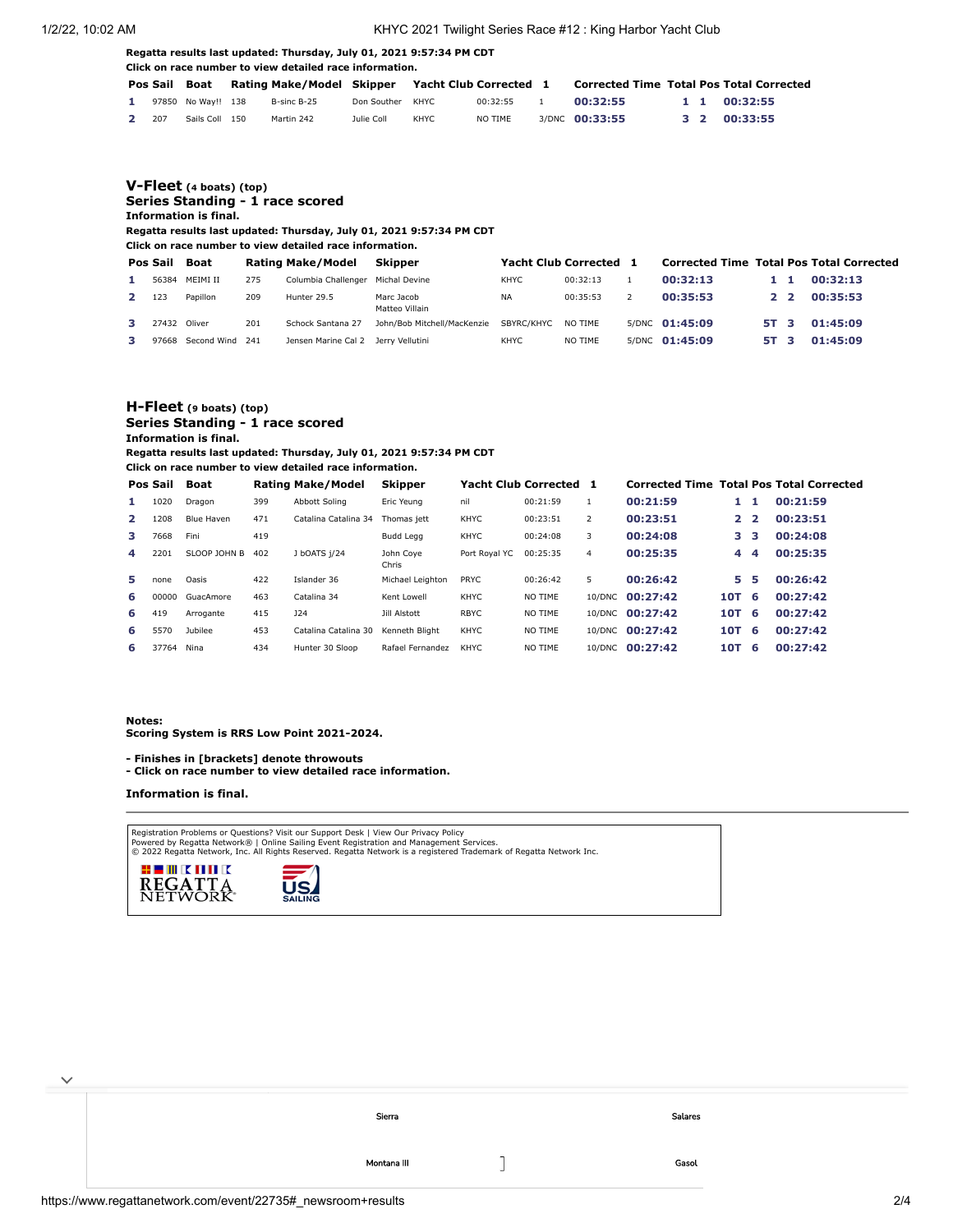| Sierra      | Salares |  |
|-------------|---------|--|
| Montana III | Gasol   |  |

 $\checkmark$